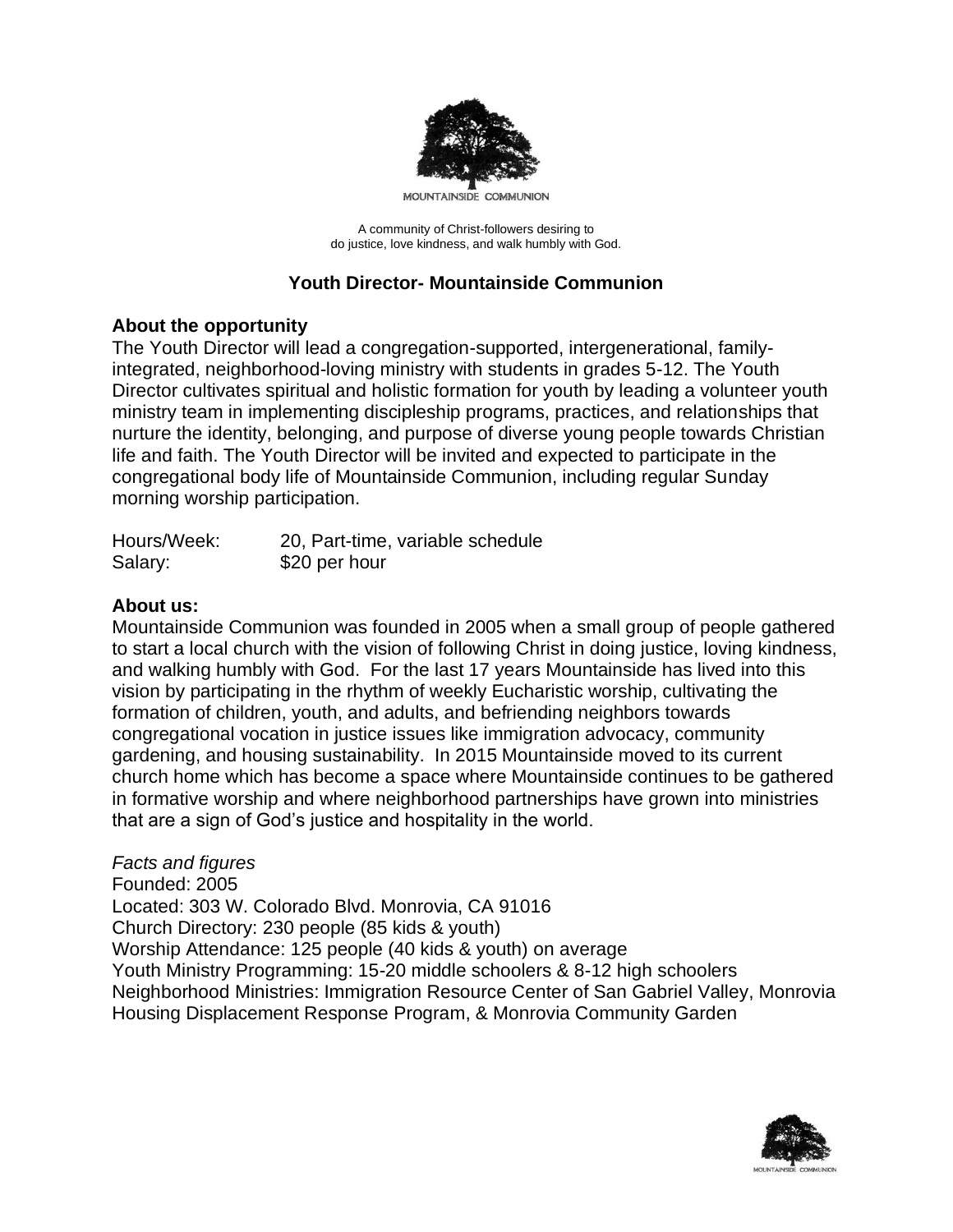## **Our Vision & Values**

Mountainside Communion is a community of people following Christ in doing justice, loving mercy, and walking humbly with God.

**Communion -** Intentionally gathered in Christ to share in the ministry of reconciliation with God, one another, and all of creation

**Hospitality** - Thoughtfully creating space for belonging in our *relationships*, *practices*, and *language*

**Justice** - Living out, both publicly and privately, God's inclusive love for anyone, everyone, and all of creation.

## **What it's like to work with us**

Employees of Mountainside Communion work with a powerful team of staff and highly participatory volunteers who are passionate, humble, creative, collaborative, and who live out our shared values of communion, hospitality, and justice. The Youth Director will work with the pastoral team and will also have the opportunity to work alongside colleagues of other ministries within this innovative community-based church model which hosts two vibrant faith communities, the Immigration Resource Center of San Gabriel Valley, the Monrovia Community Garden and the Monrovia Housing Displacement Response Program.

## **You'll work with**

Pastoral Team: 2 full time, 1 part time, and 1 volunteer Youth Ministry Volunteer Team: 12-15 adults Mentor: Pastor of Youth and Families- monthly meetings Report to: Lead Pastor – biweekly supervisory meetings

# **How you will make an impact**

Spiritual Formation (3-5 hours/week) Regularly participate in Sunday morning worship.

Coordinate and lead regular youth ministry discipleship programming to support the development of Jesus-centered identity, belonging, and purpose.

Support students and parents through the developmental stages of adolescence and how to navigate faithful discipleship in a complex world.

Alongside the pastoral team, tend to the theological imagination and practice of Mountainside Communion towards intergenerational and family-integrated ministry.

### Student Relationship Support (3-6 hours/week)

Cultivate a ministry in which everyone belongs and no one is excluded. Create and hold spaces in which young people feel safe to be themselves and to be accepted by adults and other students, giving special attention to cultural/racial dynamics and students with potentially-marginalized status.

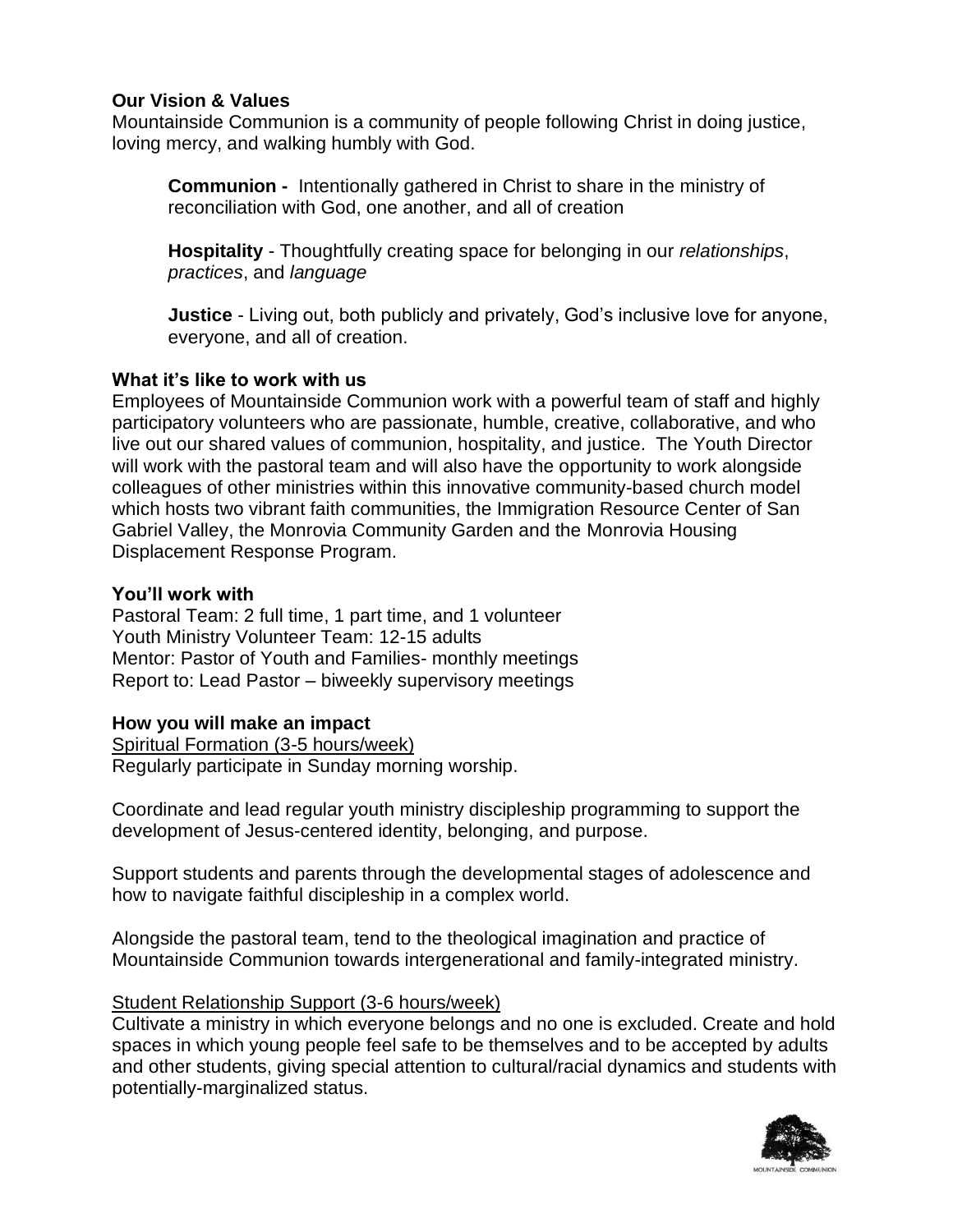Build personal relationships with students and with their families. Provide pastoral care and support as needed.

Engage students regularly and appropriately via technology (text, social media, email, video call/conferencing, and phone).

Visit students where they live most of their lives—at their homes, schools, sports, arts events, and in the community. Initiate contact with visitors to welcome and invite connection.

Equip and support students to lead in various ways in the youth ministry, broader church, neighborhood engagement, and in their everyday lives.

Actively invite volunteers and adults at Mountainside into these practices of relational support.

Volunteer Recruitment and Training (1-2 hours/week) Actively recruit and engage Mountainside members in ministry with young people.

Provide ongoing support and supervision, including periodic volunteer meetings and occasional training coordinated with the Pastor of Youth and Families.

Cultivates parent volunteer participation in all aspects of youth ministry.

Administrative and Organizational Management (3-6 hours/week) Facilitate parent and volunteer communication and event and retreat planning, utilizing volunteers and parents as much as possible to distribute tasks.

Participate in pastoral meetings twice per month.

Provide general ministry support, including event planning, communication, coordinating meetings, maintaining a database of participants, and tracking ministry budget.

### Neighborhood Engagement (1-3 hours/week)

Ensure volunteer organization and leadership of monthly service opportunities for middle school students during Sunday morning worship.

Work with volunteers and parents to plan occasional service projects in the community and participate as appropriate with students and families in justice-seeking demonstrations, marches, and vigils as public witness to the liberating Spirit of God.

# **About the right person**

Has a passion and commitment to nurturing the identity, belonging, and purpose of diverse young people towards Christian life and faith.

Has ability and experience in working with youth and families in a ministry context.